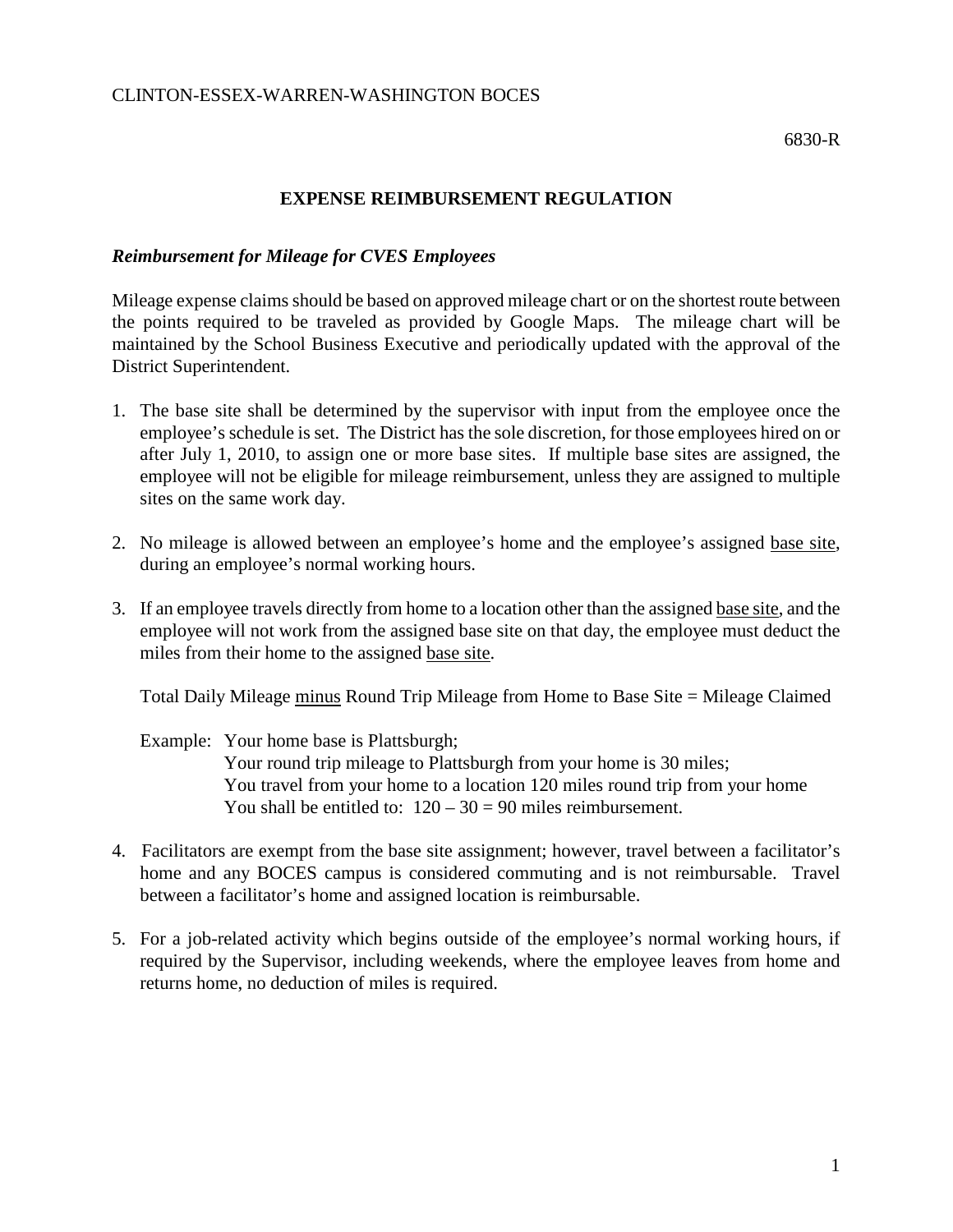## *Reimbursement of Other Expenses While Traveling for CVES-Related Activities*

I. **Travel**- With the use of a personal vehicle, approved mileage will be paid at the IRS rate. Mileage expense claims should be based on approved mileage chart or on the shortest route between the points required to be traveled as provided by Google Maps. The mileage chart will be maintained by the School Business Executive and periodically updated with the approval of the District Superintendent.

Upon approval of the Request for Approval of Attendance to Conference/Meeting/Workshop Form #6830-E.2, the district employee is responsible for securing reservations for other transportation, such as plane, train, bus, car rentals, etc., as indicated therein. Purchase requisitions must be submitted in advance of travel for other transportation costs and purchasing guidelines (quotes) as indicated in CVES Policy #6700-E.1 must be followed, when applicable.

Rental vehicles may also be arranged through state contract pricing when available. Carpooling should be arranged whenever possible when a rental vehicle is being used and more than one CVES representative is traveling to the same function. Taxicabs are allowable only for essential transportation and shall be accompanied by a receipt for reimbursement.

II. **Lodging**- In accordance with the following, full reimbursement for lodging will be made. If a state or national conference hotel block housing has been secured and the attendee chooses a hotel not on that list, allowable lodging shall not exceed the conference hotel rate.

Upon approval of the Request for Approval of Attendance to conference/Meeting/Workshop Form #6830-E.2, the district employee is responsible for securing reservations for lodging.

Payment for lodging can be arranged through the purchase order process or payment for lodging can be reimbursed to the district employee after travel has occurred as submitted on the Mileage & Expense Claim Form #6830-E.1. Itemized receipts for lodging must accompany each request for reimbursement. If lodging is prearranged through a purchase order, receipts must be submitted to the Business Office after travel is completed.

If a hotel does not accept purchase orders, advance payment for lodging can be pre-arranged through the purchase order process. Purchase requisitions for advance payment of lodging must be submitted to the business office at least 15 days in advance of expected travel dates**,**  and must be accompanied by an approved Request for Approval of Attendance for such conference, meeting, etc.

No reimbursement can legally be made for NYS sales and room taxes. For lodging within NYS, the NYS Exemption Certificate ST-129 must be completed by the employee and submitted to the vendor with the purchase order. Out of State taxes on lodging may be reimbursed.

Tipsfor bellmen, porters, hotel maids, etc. shall not be reimbursed, unless there is a required gratuity charged for such services by the hotel, as indicated on the hotel invoice.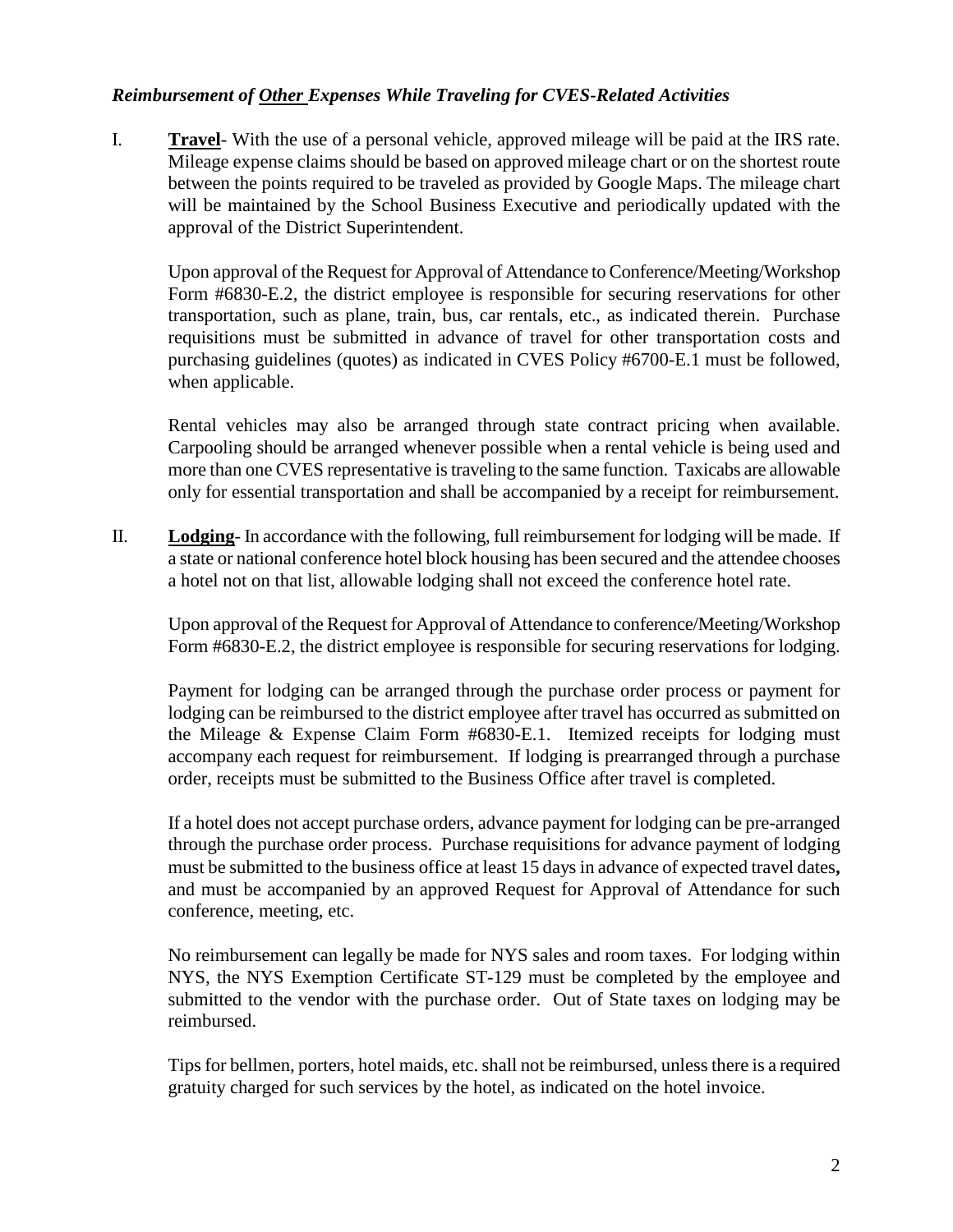III. **Meals**- When traveling on an approved conference/meeting/workshop (form 6830 E.2), meals will be reimbursed at a flat rate of \$50 per day. No receipts are required to be submitted.

Employees who attend an approved event that includes meals, shall not be entitled to reimbursement under this policy for those meals included and paid for with the event.

## **Non-Conference Meals**

In the normal course of business, circumstances may occur when meeting during mealtime is necessary given a pressing need to complete businessfor Clinton-Essex-Warren-Washington BOCES personnel and the people with whom they are doing business. Meetings may also be required that do not allow these individuals to obtain a meal during the normal meal timeframe. In such case**s**, the employees noted below will be allowed meal reimbursement with the approval of their immediate supervisor as indicated on the travel claim form 6830 E.1. Meals will be reimbursed at a flat rate of \$10 for breakfast, \$20 for dinner. No lunches will be reimbursed. No receipts are required. Authorization is given for such meal reimbursements to the District Superintendent, Assistant Superintendent, and members of the Management/Confidential group.

- IV. **Registration** Registration fees for approved conferences, meetings, or workshops should be submitted through the purchase order process. Upon approval of the Conference Attendance Form #6830-E.2, it is the responsibility of the employee to confirm registration for conferences, meetings, or workshops.
- V. **Miscellaneous** Minor incidental travel expenses only, such as parking, tolls, cab fares, etc., may be claimed for reimbursement and shall be accompanied by an original receipt. If an employee uses EZ Pass, they can submit a copy of their monthly statement, which includes charges and dates of charges, for reimbursement.
- VI. **Claim Form** Substantiation for expenses must be on an original claim form signed by the individual who is to receive reimbursement. This form shall clearly itemize all expenses and shall note the purpose of the trip. All supporting documentation must be attached. All claims must be submitted within 60 days of the commencement of the reimbursable expense in order to be reimbursed. If claims are complete and accurate, payment will be made to the employee on the next available warrant.

(The following section is being moved to here from Section III) Supporting documentation should specify the exact nature and timing of an expenditure.

Documentation that shows the nature and timing of an expenditure includes invoices, itemized bills, itemized receipts, etc.

Documentation that would not be acceptable as adequate supporting documentation includes but is not limited to:

- 1. credit card slips which only show a total but no detail;
- 2. a credit card statement (with the exception of those that show exactly what items are purchased and when);
- 3. the remittance form on a bill without the supporting detail attached;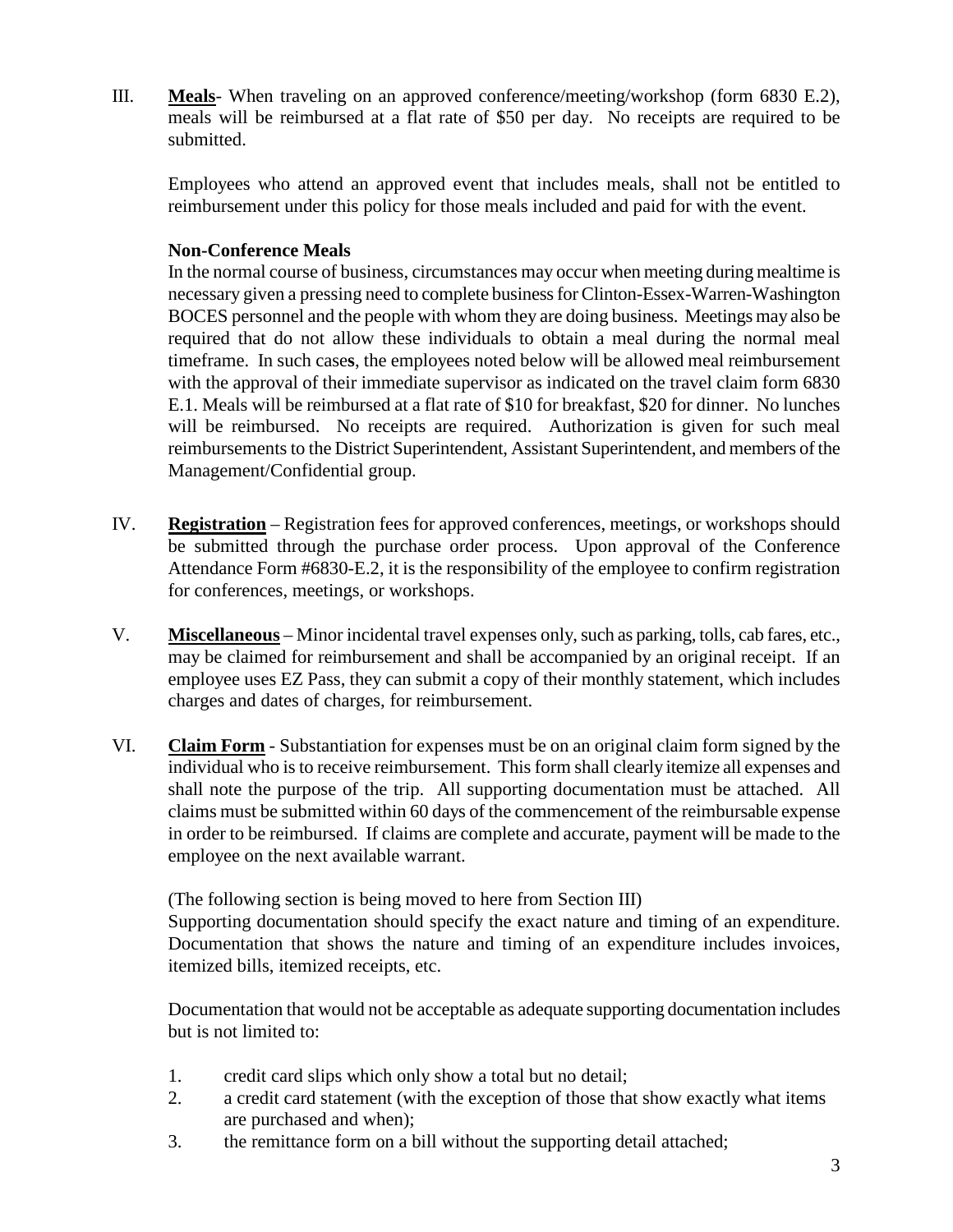- 4. a receipt without item descriptions;
- 5. any documentation without a date (must include month, day and year);
- 6. any documentation that does not indicate who or what provided the goods and/or services
- VII. **Conference Request** The Request for Approval of Attendance to Conference/Meeting/Workshop Form #6830-E.2 must be submitted to attend any conference, professional meeting, or workshop held at a location other than the employee's "home-base" school/location, or BOCES campus.Attendance at meetings, within the supervisory district of CVES, organized or sponsored by a Division of CVES for the specific purpose of training their own division's staff do not require approval via form #6830-E.2. A copy of the conference/meeting notice, agenda, or brochure must be attached to the Request for Approval to identify the nature and purpose of the meeting.

Attendance of more than 5 employees from a division to the same conference, meeting, or workshop may be approved by submitting one Request for Approval Form with an attached list of all attending district staff. District staff attending local, regional, and/or statewide association meetings or trainings must submit the Request for Approval Form.

The Request for Approval Form is not required for travel incurred as part of an employee's regular daily job responsibilities within the supervisory district of CVES or the supervisory districts of other BOCES being served by CVES. Request for Approval Forms are not required for negotiation-related meetings in representation of CVES or other school districts by the District Superintendent, Assistant Superintendent, or members of the Management/Confidential group.

Upon approval by their Supervisor and/or Division Director all personnel should submit the completed form to the Business Office at least 10 business days prior to the conference date to ensure all necessary paperwork can be processed prior to anticipated travel dates. If advance payment for any conference-related costs is required, approval forms and related requisitions MUST be submitted at least 15 business days prior to anticipated travel. If approval forms and requisitions are received in a lesser timeframe, the conference-related costs would be paid or reimbursed after the travel has occurred.

Employees MUST have the Superintendent's approval before attending the conference. A brief summary report may be required upon returning – the employee may also be asked to review, at a meeting, information learned.

A conference approval number will be assigned and provided by the Business Office for reference on all related travel requisitions or reimbursements.

VIII. **Travel Advances** – In order to obtain a travel advance, district employees must meet the following criteria; the individual must be attending a national conference, convention, or meeting; and the conference, convention, or meeting must be held outside New York State.

Upon 30 days prior to application, advances of money for estimated expenditures for meals, lodging and other incidental travel costs may be approved by the District Superintendent and made to a person authorized to attend a conference. Within 5 business days after such